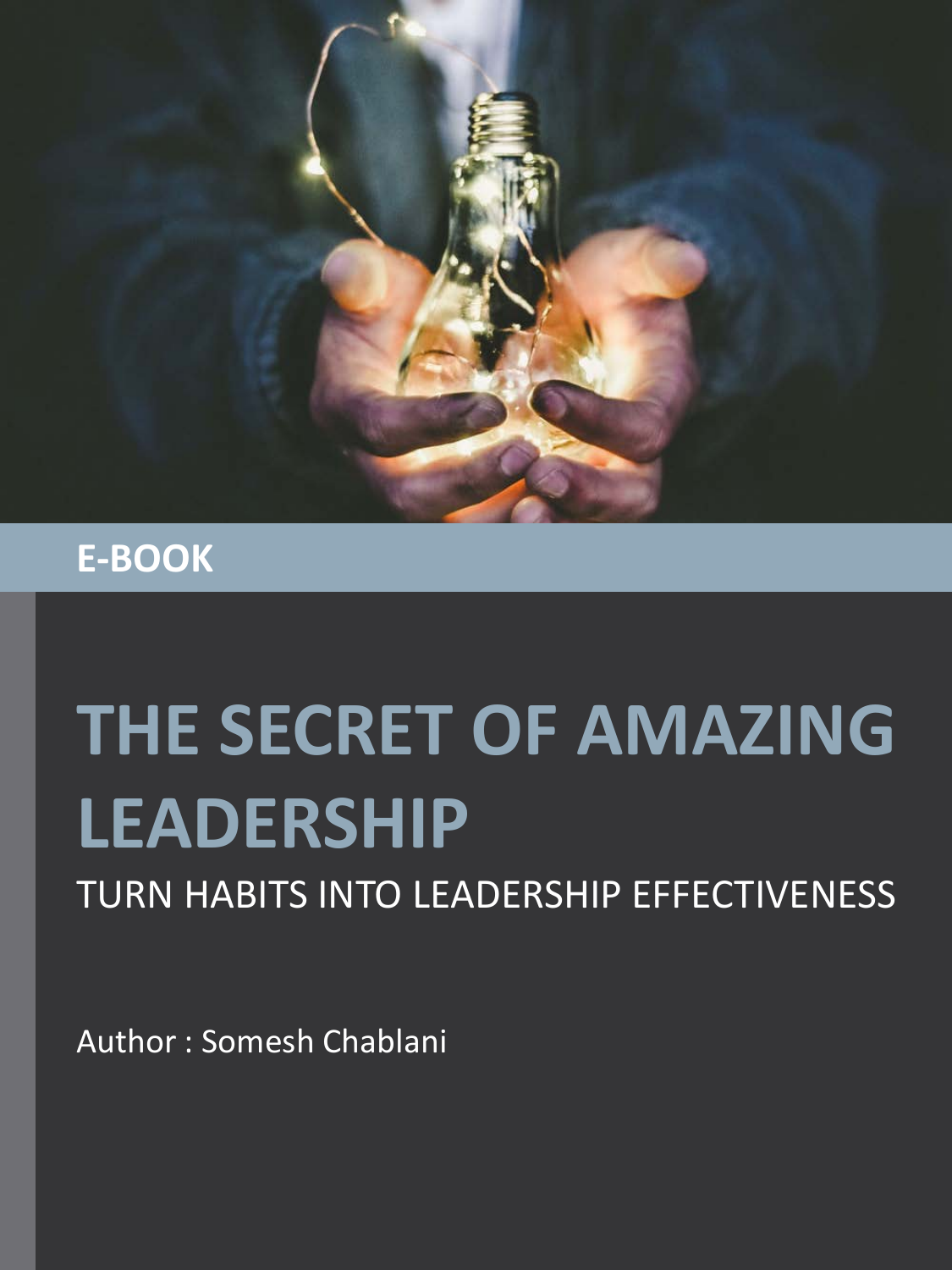### **CONTENTS**

- **1.** Maintain a Positive Mindset
- **2.** Empower your Staff with Autonomy
- **3.** Challenge your Teams
- **4.** Focus on the Big Picture
- **5.** Communicate with your Employees on a Regular Basis
- **6.** Improve and Develop their Skills Continually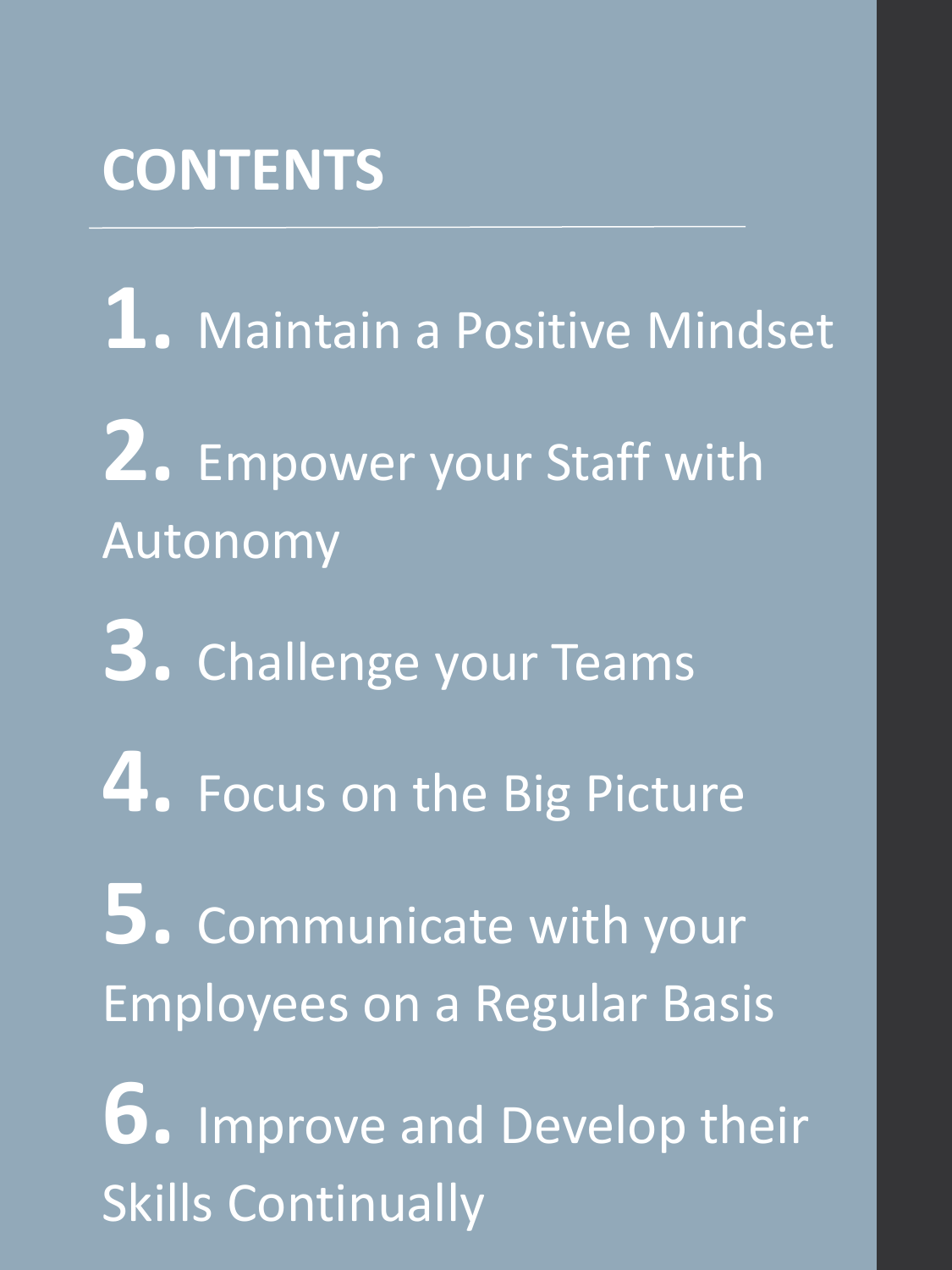### **MAINTAIN A POSITIVE MINDSET**

"Your personal attitude is a huge part of the energy you inject into your team and the organization. If you aren't injecting positive, supportive and encouraging thoughts and actions into the workplace, it is far less likely that others will either."

– Kevin Eikenberry, leadership and management expert.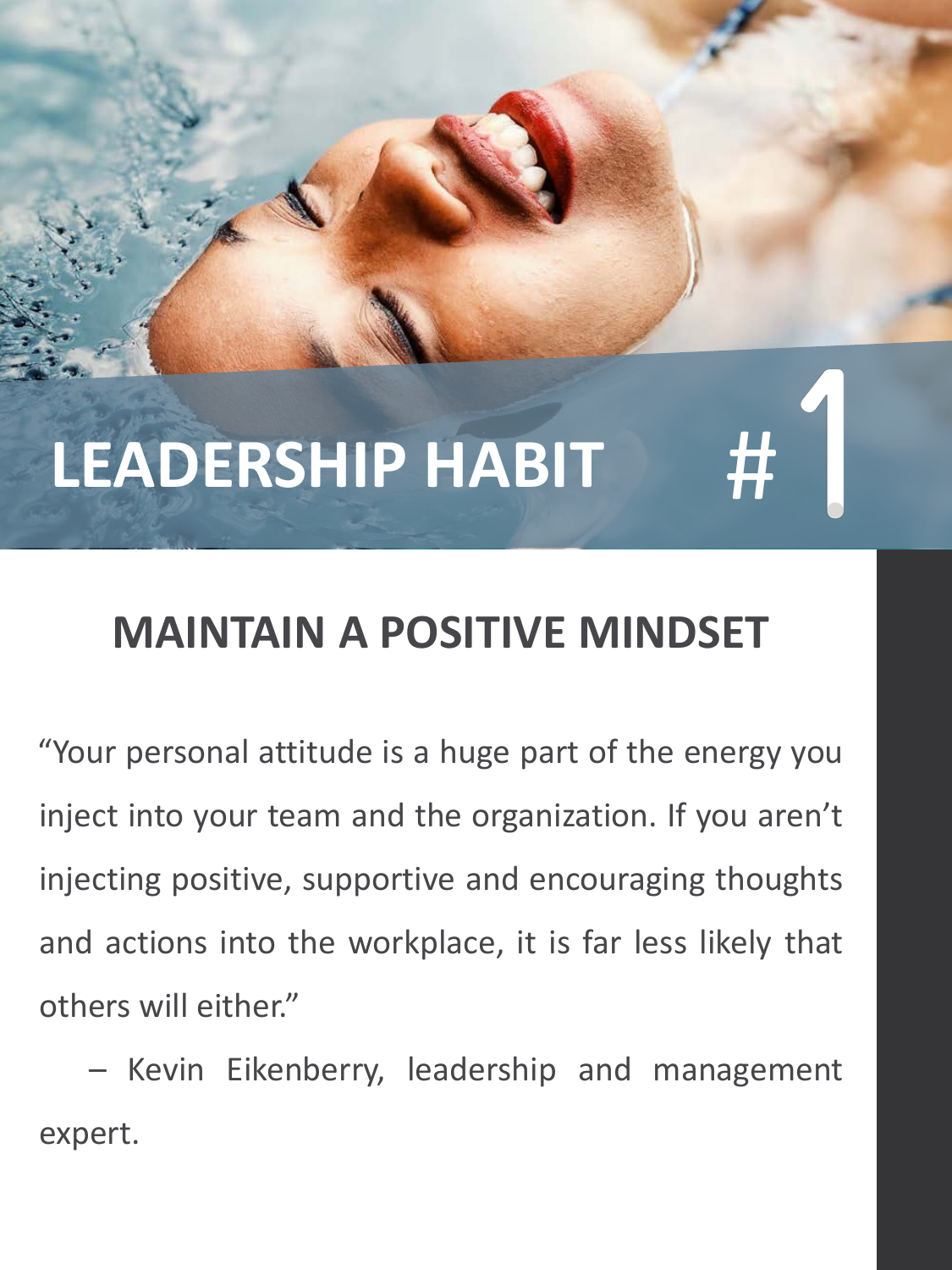

### **EMPOWER YOUR STAFF WITH AUTONOMY**

"Your role is to encourage and support the decisionmaking environment, and to give employees the tools and knowledge they need to make and act upon their own decisions. By doing this, you help your employees reach an empowered state."

– Marshall Goldsmith, leadership coach.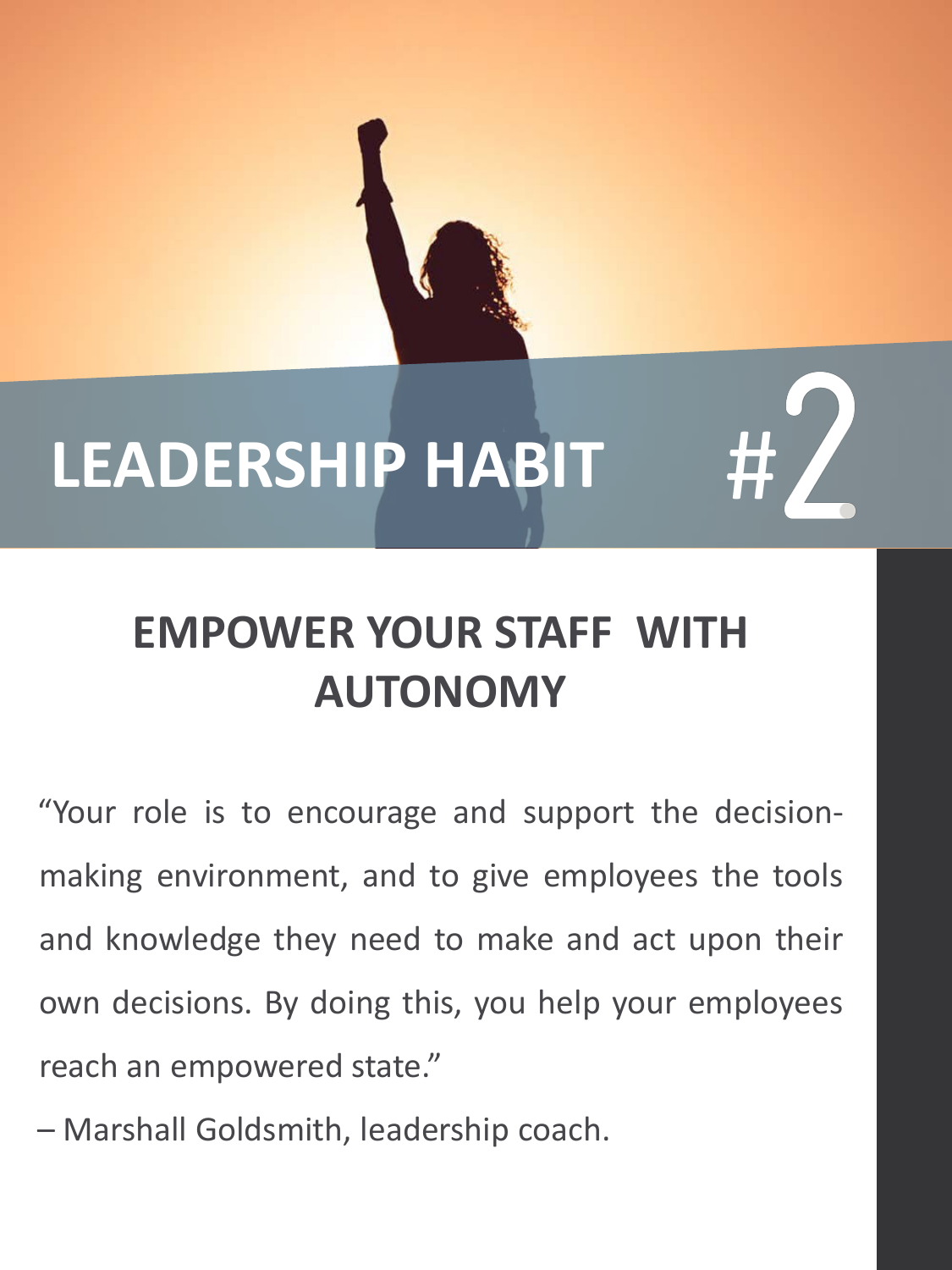#### **CHALLENGE YOUR TEAMS**

"In my experience, most leaders are trying to combine a mix of challenge and support to get the best out of their teams. Achieving this balance is never easy, and is specific to each individual. But in the end, growing others is a worthwhile effort for both noble and selfinterested reasons. It's personally rewarding to help others accomplish more than they'd thought possible. - Kristi Hedges, executive coach and leadership development consultant.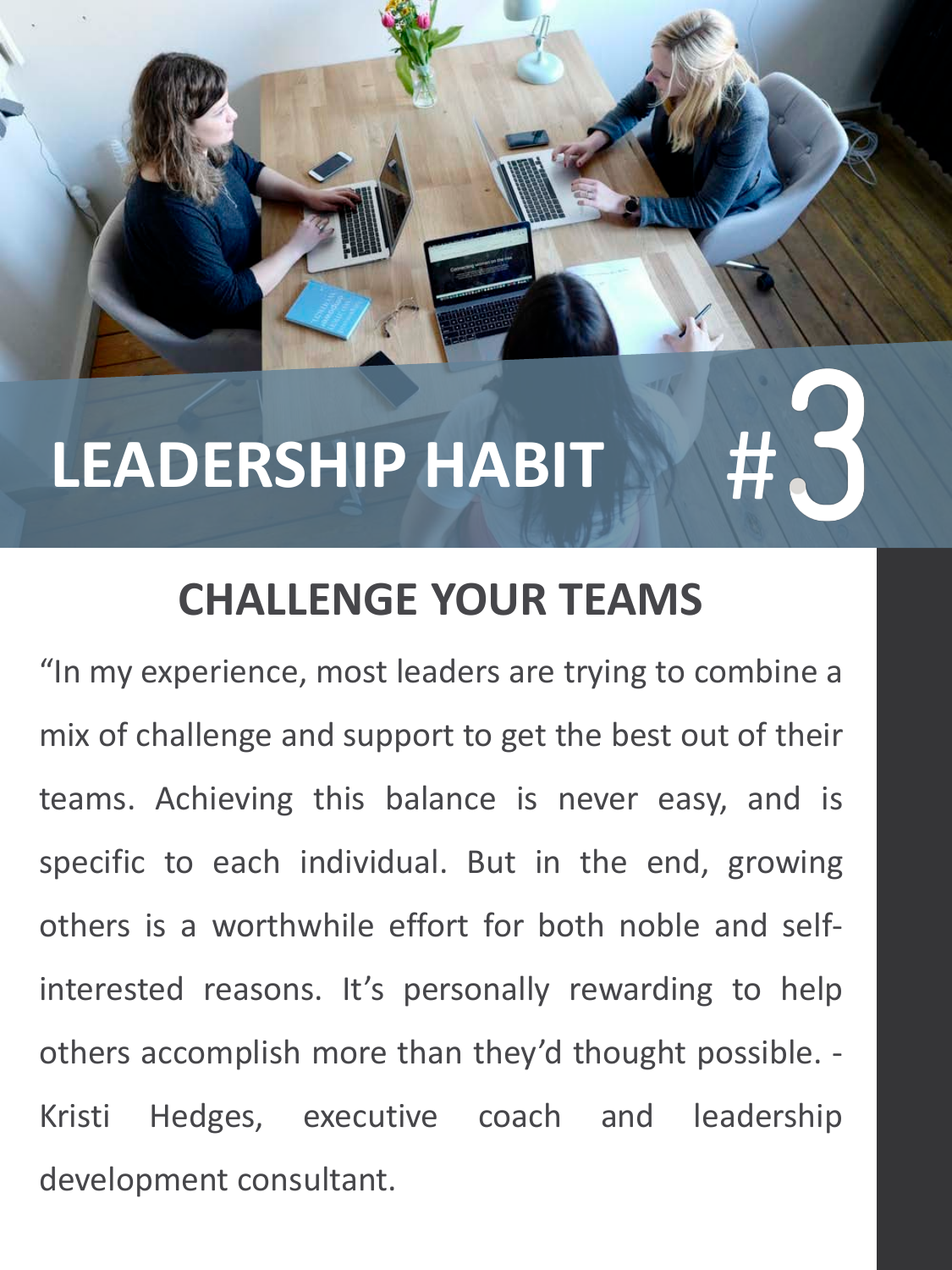#### **FOCUS ON THE BIG PICTURE**

"Not only should the company's vision and mission align with day-to-day activities of employees, it's the leader's job to keep the focus top down and ensure that the direction is aligned with motivation and company culture. These alignments and a spotlight on process can also help prevent silos and turn dysfunction info function." – Holly Rollins, entrepreneur and president of 10x digital.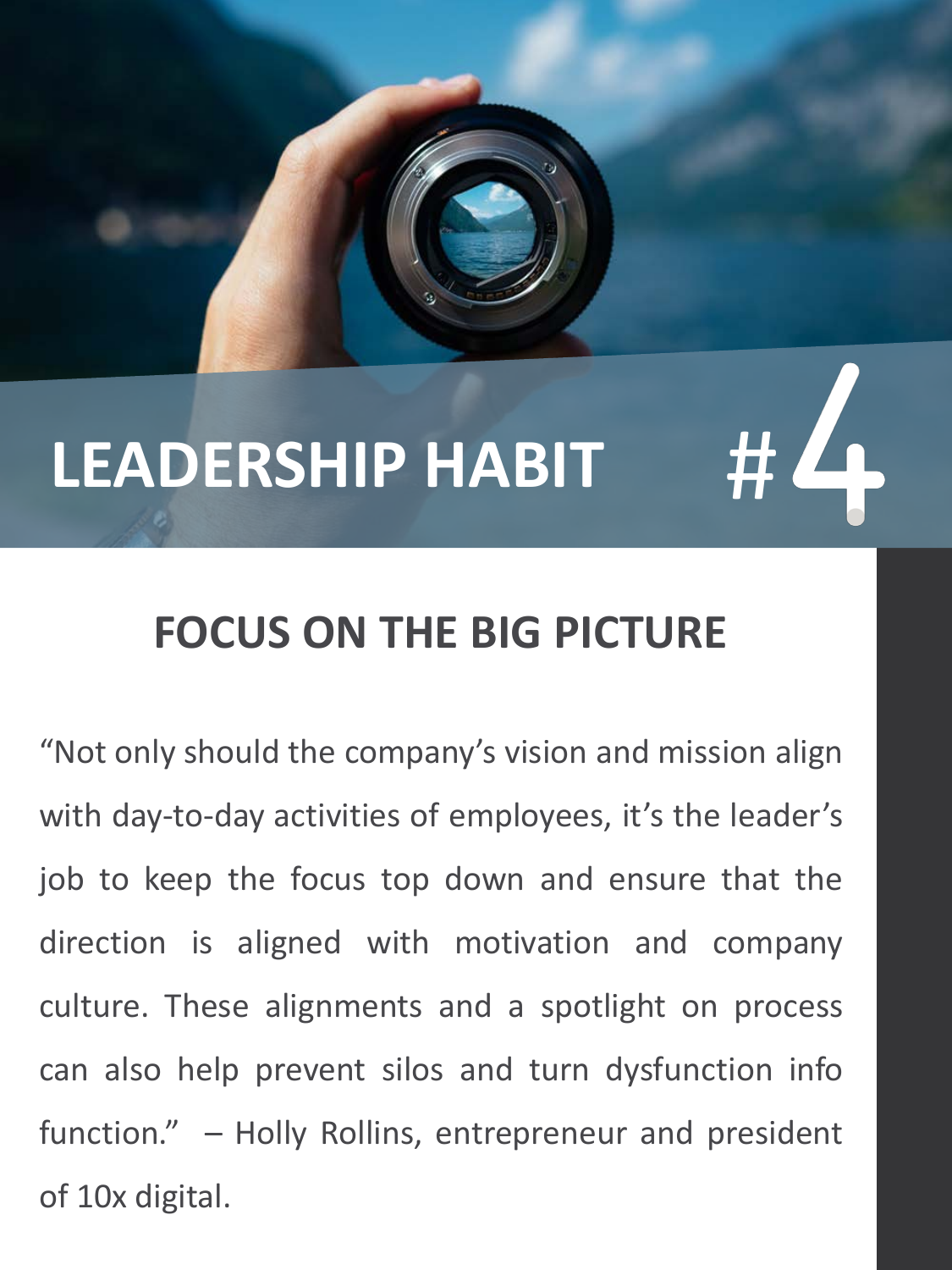#### **COMMUNICATE WITH EMPLOYEES ON A REGULAR BASIS**

"How do the best leaders motivate and inspire their people? Through clear communication. How do the best organizations promote discipline, accountability and strategic alignment? With clear communication. And, how do market leaders sell their products and services? With compelling ads and marketing campaigns  $-$  in sum, by clear communication."  $-$  Lee Froschheiser, president and CEO of Map Consulting.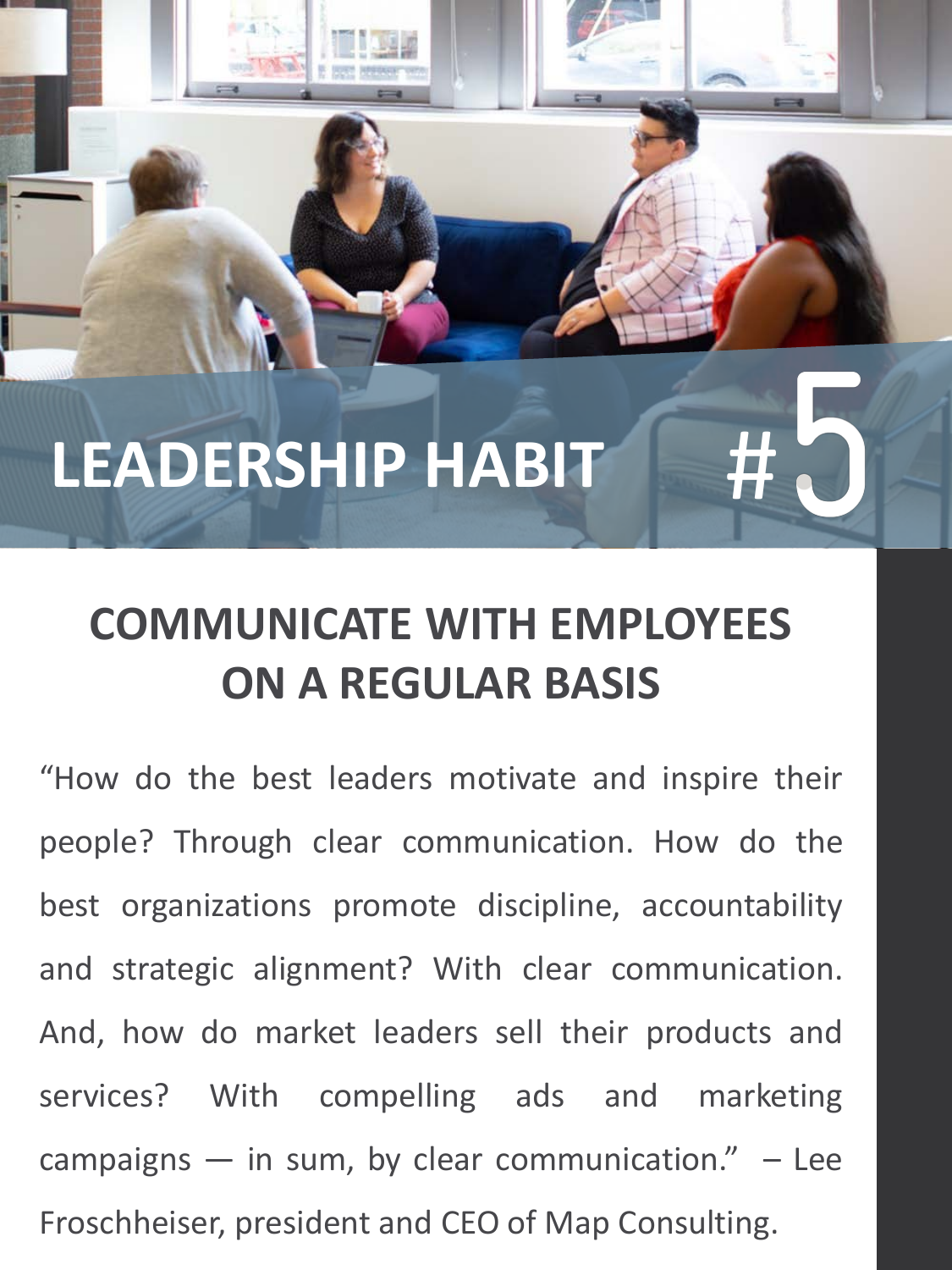**OFFE** 

### **IMPROVE AND CONTINUALLY DEVELOP YOUR SKILLS**

"The mind is just like a muscle - the more you exercise it, the stronger it gets and the more it can expand." ― Idowu Koyenikan, Wealth for All: Living a Life of Success at the Edge of Your Ability.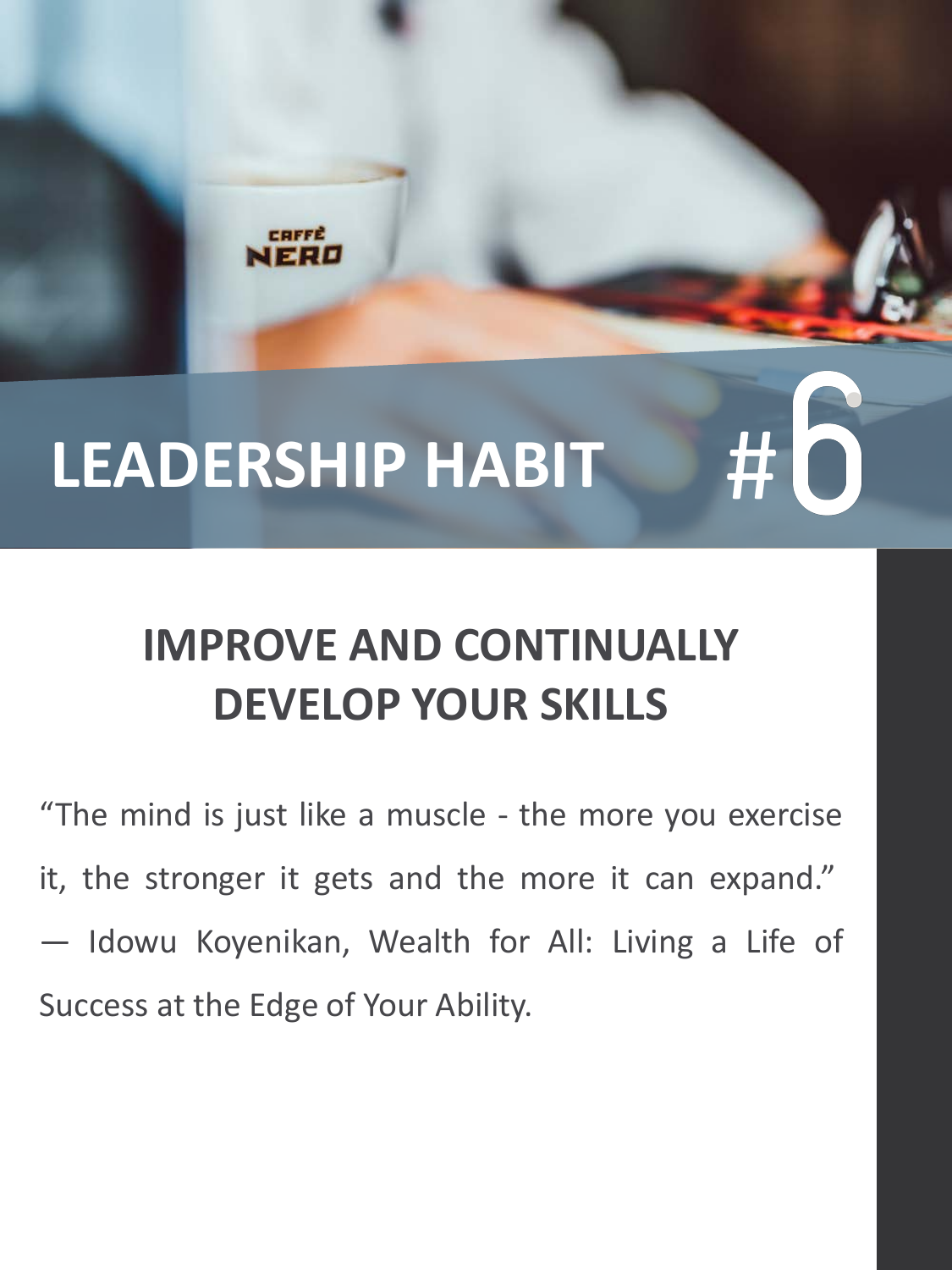### **SUMMARY**

**L <sup>=</sup>** Look & Listen **E <sup>=</sup>** Emotional bonding **A <sup>=</sup>** Awareness **D=** Doing **E <sup>=</sup>** Empowerment **R <sup>=</sup>**Responsibility **S <sup>=</sup>**Synchronicity

*"Leadership is the capacity to translate vision into reality." — Warren Bennis*